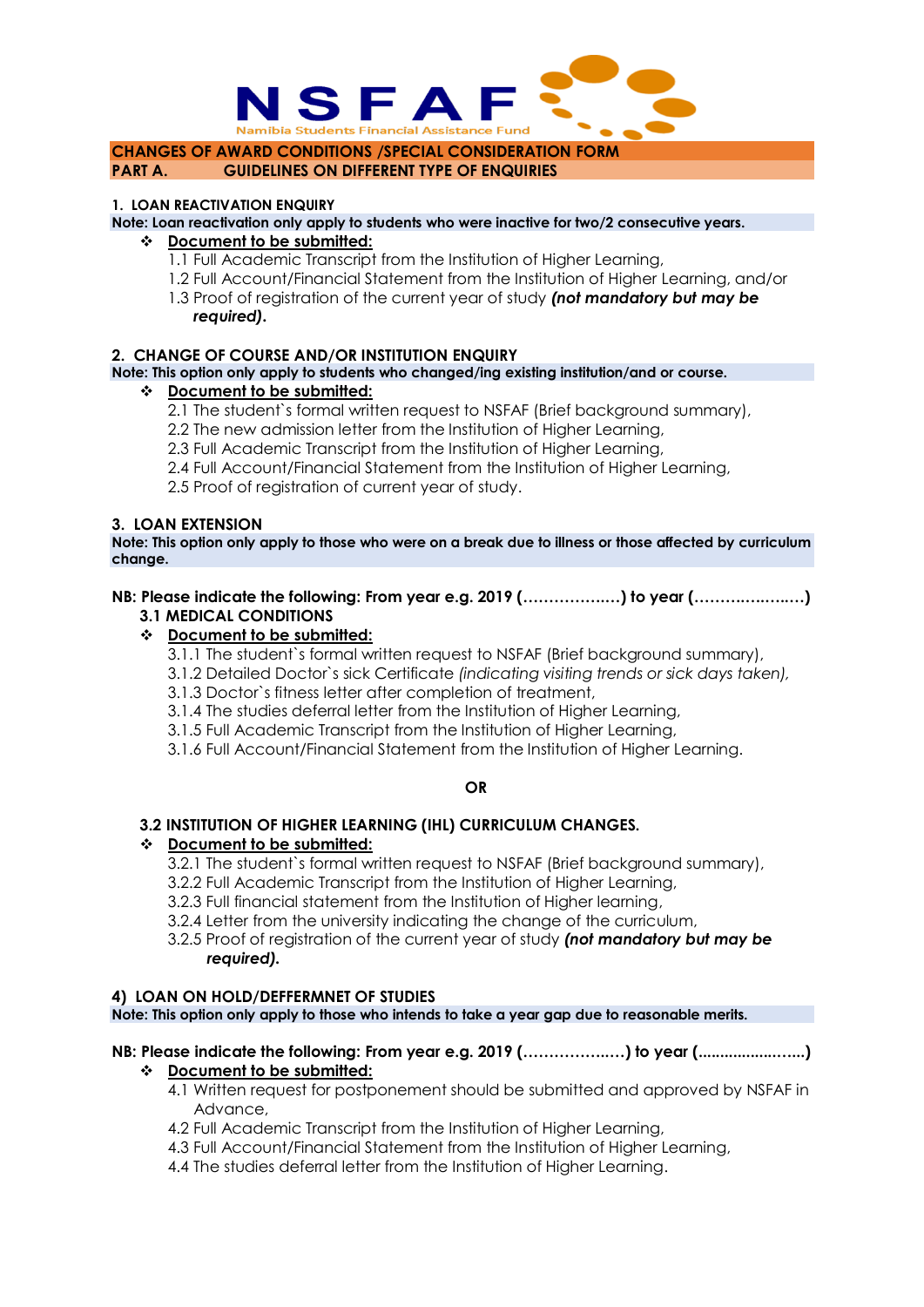

## **PART B. STUDENT PARTICULARS**

## **SECTION A**

# **1.1 PERSONAL DETAILS \*MANDATORY**

| 1.10 |  |
|------|--|
| 1.11 |  |
| 1.12 |  |

#### **SECTION B. ACADEMIC INFORMATION**

## **1.1 FORMER INSTITUTION AND/OR COURSE (INSTITUTION/COURSE AWARDED NSFAF LOAN)**